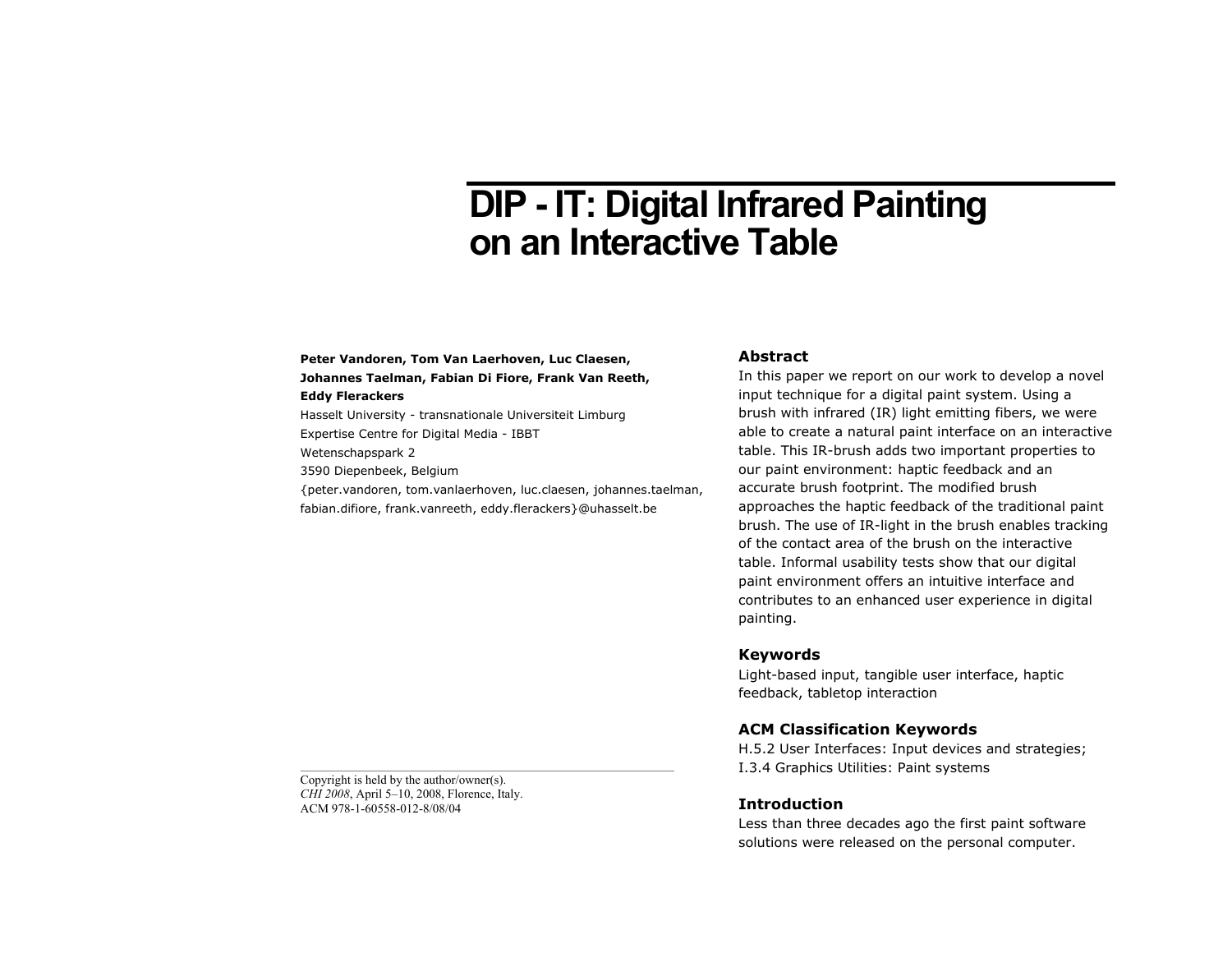Although the paint software has evolved significantly with regard to functionalities and degree of realism, the input paradigm has shifted little. Point-based input, using a mouse or a stylus, is still very much present. And most systems still work with separate input and output (visualization) spaces. The tablet pc provides coinciding action and perception spaces. The combination of a tangible stylus and the tablet pc allows for more natural drawing and facilitates handeye coordination. Platforms like the Wacom Cintiq Interactive Pen Display [1] go a step further. Wacom adds a limited haptic dimension by developing pressure sensitive styluses, equipped with different stylus tip shapes.

The use of a brush in a digital paint platform could be a major step forward in the user experience. The interaction would become more reality-based [2], and should thus allow for easy skills transfer [3]. Working with brushes would also provide the digital paint system with a correct contact surface (footprint) of the brush on the canvas, instead of working with simulation models.

In this paper we present the concept of a brush that could enhance the user experience. The brush is equipped with IR-light emitting nylon fibers and paints IR-light on a tabletop paint environment (figure 1). Each bristle in the brush conducts infrared light, allowing for high precision footprint tracking of the brush. The IR-brush provides (passive) haptic feedback, while its design concept permits a variety of brush shapes and bristle thicknesses.



**figure 1.** The IR-brush provides kinesthetic feedback and allows accurate footprint tracking

# **Related work**

The design of a 3D model of a brush is a common approach to simulate a paint brush as an input device. Baxter et al. used a 3D geometric, physically-based model for the footprint of a virtual brush in DAB [4], and worked with a Phantom device to provide haptic feedback. The paint systems of Chu [5] and Xu [6] also employed 3D brush models, using a pressure sensitive stylus or a 3D tracked brush as input device. These 3D brush models were very complex, but they aimed at mimicking the behavior of a real brush.

Using an optical tracking system, called the Drawing Prism, Green [7] managed to obtain the footprint of a real brush. The proposed system offered passive haptic feedback, but operated with separate action and perception spaces.

Modified brushes played a key role in I/O Brush [8], a tangible user interface for a digital paint system providing a low cognitive threshold, and in a digital learning environment for Japanese calligraphy [9]. These systems were set up with coinciding action and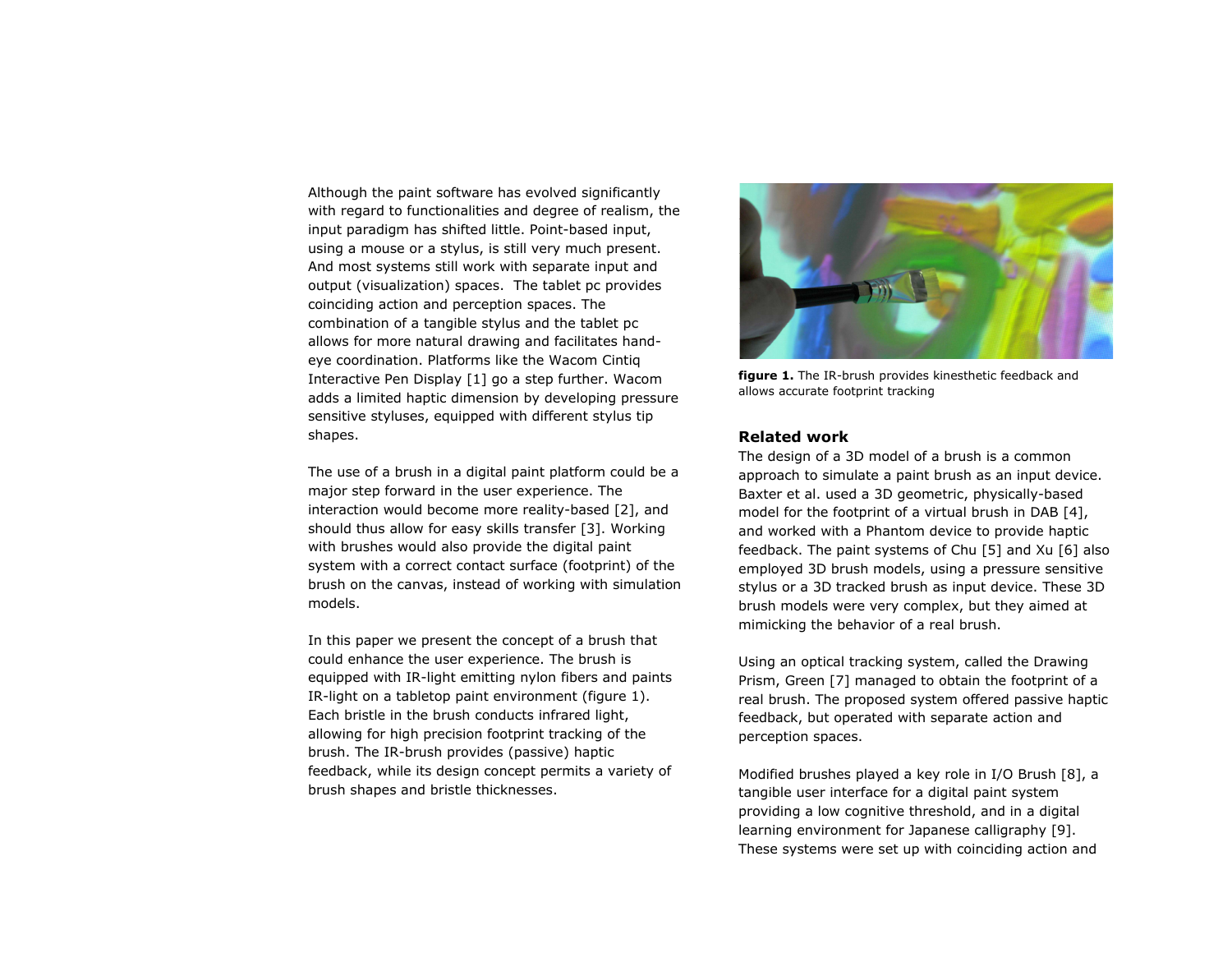perception spaces, but did not include high resolution tracking of the actual footprint of the brush.

Finally, Ortholumen [10] applies light as input medium on an interactive table, using an oval shaped light spot as a brush footprint in a basic paint application.

# **System setup**

The DIP-IT platform consists of several hardware and software components, but we limit this overview to the major elements: the IR-brush, the interactive table and the paint software environment.

Nylon fibers Ferrule Cable gland Encapsulated IR-led



#### **figure 2.** The IR-brush.

The infrared brush is a brush-like device, equipped with a single IR-led and a set of nylon fibers. Our current prototype (see figure 2) requires low power, which will soon be replaced by a small battery inside the brush. The IR-light conducting fibers are bundled by a cable gland. The fibers are cut off on one side of the gland, allowing the IR-led to send the light into the tightened bundle of fibers.

The interactive table has rear projection using an offthe-shelf projector (figure 3). The table has an optical diffuse film surface that serves for projecting the image of the beamer as well as for projecting the light from the brush. We tilted the table about 60 degrees. A monochrome video camera (equipped with an IR-filter) is mounted at a distance behind the table canvas.



**figure 3.** The interactive table, with a tilted canvas.

The paint simulation software of DIP-IT is described extensively in the PhD thesis of Van Laerhoven [11]. This comprehensive paint environment integrates graphics algorithms, paint models and brush models in order to realistically simulate painting. Originally developed for stylus-based input and therefore using a 3D model of a virtual brush, we adapted the software to employ the tracked footprint of the IR-brush.

We opted for a recent desktop PC (Intel Core2, 2 GB RAM, Windows XP). The PC is equipped with a high-end graphics card (nVidia GeForce 8800GT), since the paint simulation software relies on the programmable graphics hardware (GPU).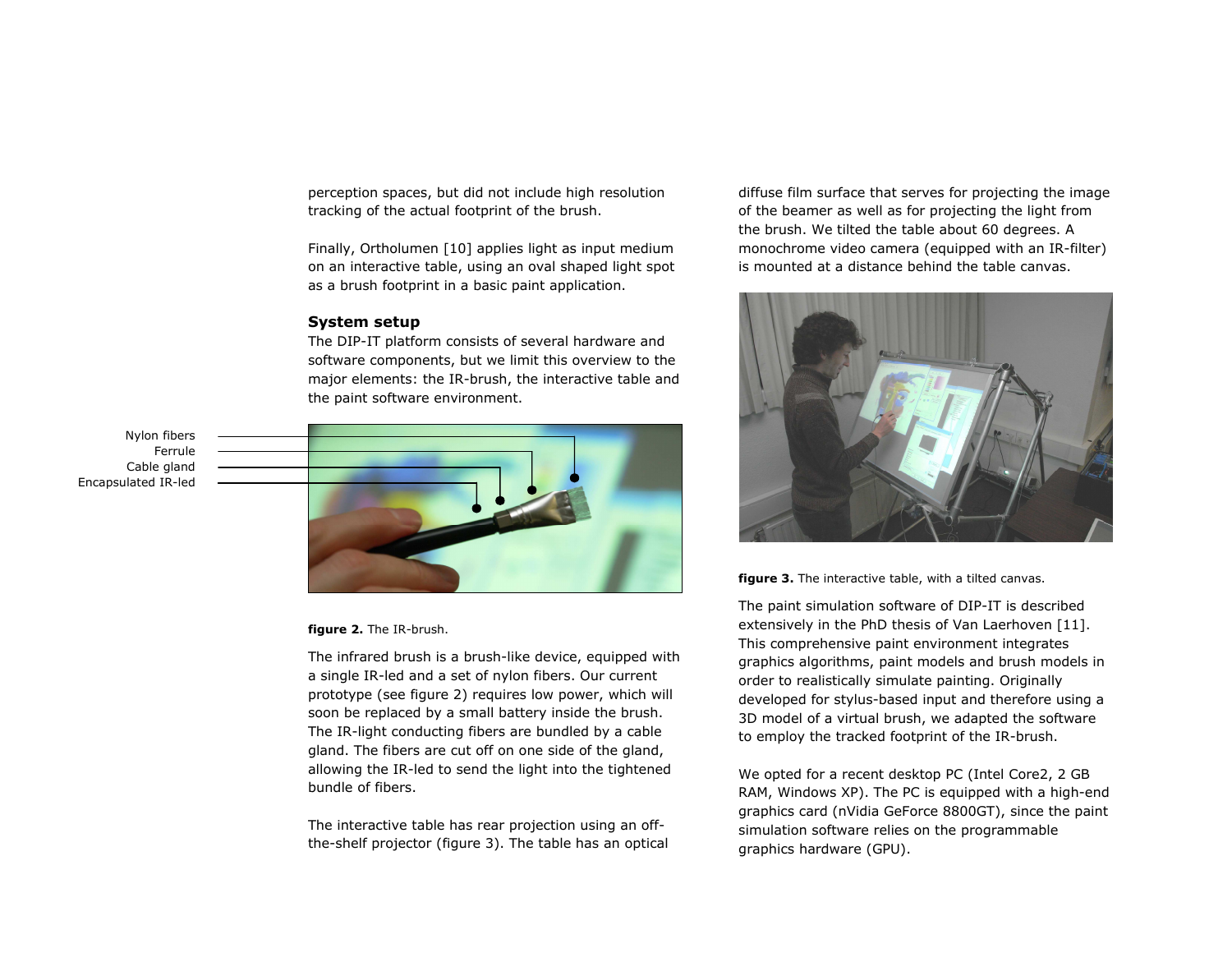# **Implementation**

The quality of the footprint tracking is important to the usability of DIP-IT. We identified three key elements in our proof-of-concept implementation: realism of the footprint, resolution of the footprint and real-time processing.

#### *Resolution of the footprint*

Figure 4 shows snapshots of the contact area of the IRbrush. We employed a modest video camera (0.3 Mpixel), placed at a small distance (about 20 cm) behind the canvas and operating at 60 frames per second. The tip of IR-brush was oval shaped and was made of a thicker bristles (fibers of 0.3 mm diameter).



**figure 4.a.** The contact surface of the IR-brush on the canvas (left). **4.b.** IR-light on the canvas when the brush is near the canvas (middle). **4.c.** The contact surface when the IR-brush pressed on the canvas (right).

Figure 4.a shows the contact surface of the brush. This figure demonstrates the feasibility of the IR-light tracking on the canvas and shows the resolution of the tracked footprint. Using image processing techniques (e.g. applying brightness filtering) we transform the footprint to a 64 by 64 pixel bitmap consisting of brightness values ranging from 0 to 255. The bitmap is then input to the paint simulation software for further processing.

## *Realism of the footprint*

When the brush is very near to the canvas, the fibers emit light on the canvas (figure 4.b). Because the brightness of this light is rather low, we managed to differentiate this situation from real paint actions (when the brush actually touches the canvas).

Another important element is tracking the side surface of the brush, because exerting pressure on a brush causes the side surface of bristles to touch the canvas. As the IR-light also leaves the individual fibers sideways, a realistic brush footprint can be tracked. The side contact surface is identified by the conic shape with lower brightness (figure 4.c).

# *Real-time processing*

The current version of the DIP-IT environment performs at a small delay, which is mainly due to the paint simulation software. Real-time processing is in a trade-off position with several variables e.g. the degree of realism in the paint simulation software, the size of the drawing canvas, the frequency of the footprint tracking and the resolution of this tracking.

# **Informal usability test**

The DIP-IT system is developed with the goal of enhancing the user experience by providing a realitybased interface. The design of the IR-brush permits to build various brush shapes, using different fiber types and fiber thicknesses. One should however not expect IR-brushes to behave exactly the same as real paint brushes, which are made of natural animal hair and absorb paint fluids.

We organized informal usability tests with amateur and professional painters. We used brushes using fibers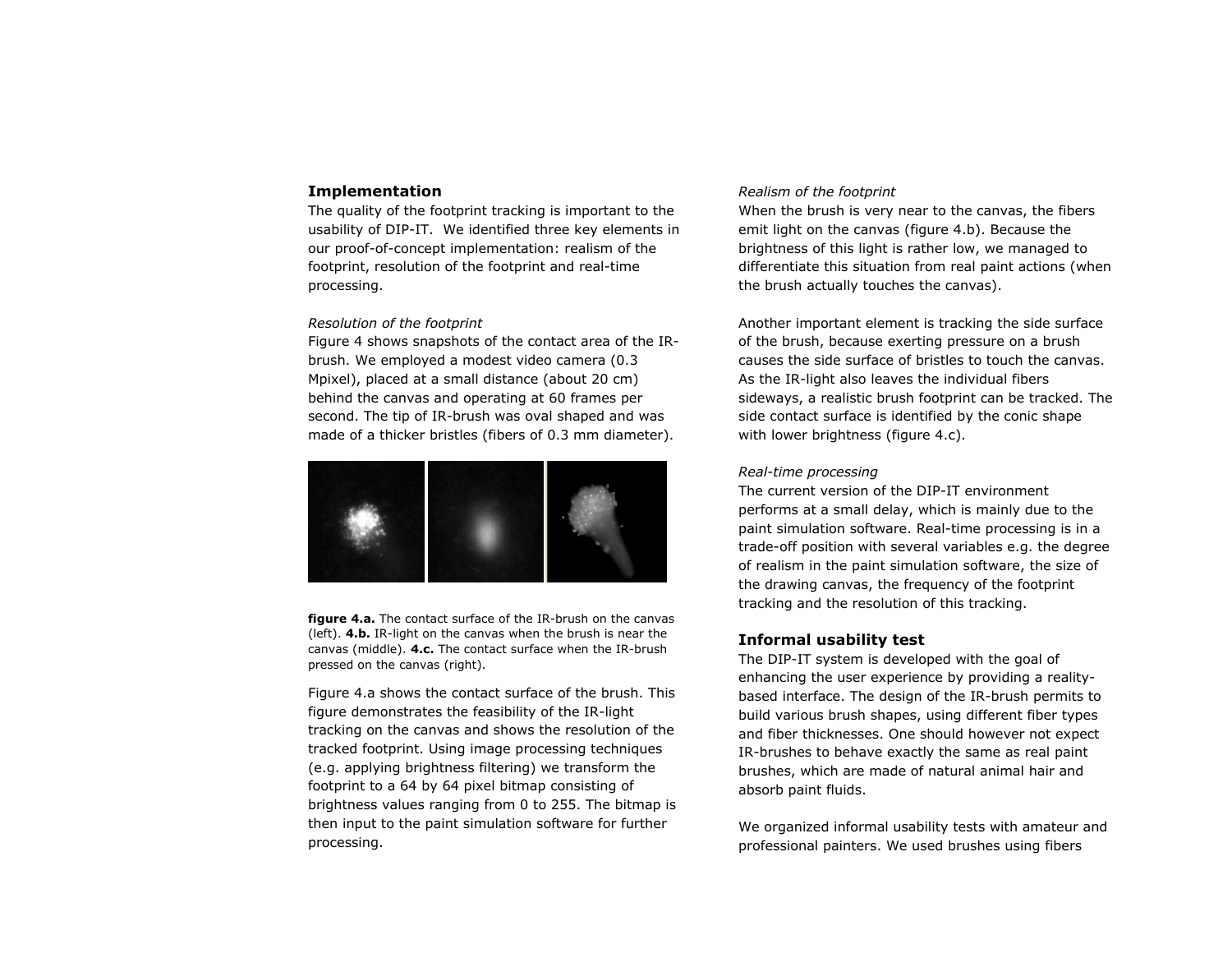ranging from 0.07 mm to 0.14 mm in diameter, like many natural hairs in brushes. The canvas size was set at 40cm by 30 cm. The IR-brush was also used for paint selection, by 'dipping' the brush in the paint selection boxes in a window near to the paint canvas (figure 5).



**figure 5.** The DIP-IT environment in an informal usability test

The large majority of the test users liked the setup, and in particular the fact that interaction and visualization took place on the same surface. Users mentioned they felt *on familiar ground* when using DIP-IT. Many users judged the DIP-IT setup to be intuitive. This is largely due to the reality-based interaction and the WYPIWYGapproach (*what you paint is what you get*); users see the shape of the brush while they are painting and know what paint results to expect.

After painting for some time a significant number of users were annoyed by the brightness of the digital

canvas, mainly due to the high lumen capacity of the projector.

# **Towards a digital paint easel ?**

The design and the handling of the IR-brush are key elements in the user experience. We therefore want to make further progress in the design of the brush as well as perform additional research on the properties of fiber materials.

Recent research on tabletop interfaces introduces new technologies as multi-touch tables [12] and several interesting interaction paradigms including two-handed input and gesture input. We plan to perform some research work on applying these techniques in DIP-IT.

As a next step we are also planning formal usability tests with arts students and professional paint artists.

# **Acknowledgements**

The authors would like to thank the test users, especially José Xavier and Marie-Anne Bonneterre, for their valuable feedback. Part of the research at EDM is funded by ERDF (European Regional Development Fund) and the Flemish government.

## **References**

[1] Wacom Cintiq, http://www.wacom.com/cintiq/

[2] Jacob, R. J., Girouard, A., Hirshfield, L. M., Horn, M. S., Shaer, O., Solovey, E. T., and Zigelbaum, J. Reality-based interaction: unifying the new generation of interaction styles. In *CHI '07 Extended Abstracts*, ACM, 2465-2470

[3] Reed, S.K., *Transfer on trial: Intelligence, Cognition and Instruction*. In Singley, K. and Anderson, J.R. Eds, The Transfer of Cognitive Skill, Harvard University Press, Cambridge, MA, 1989, 39